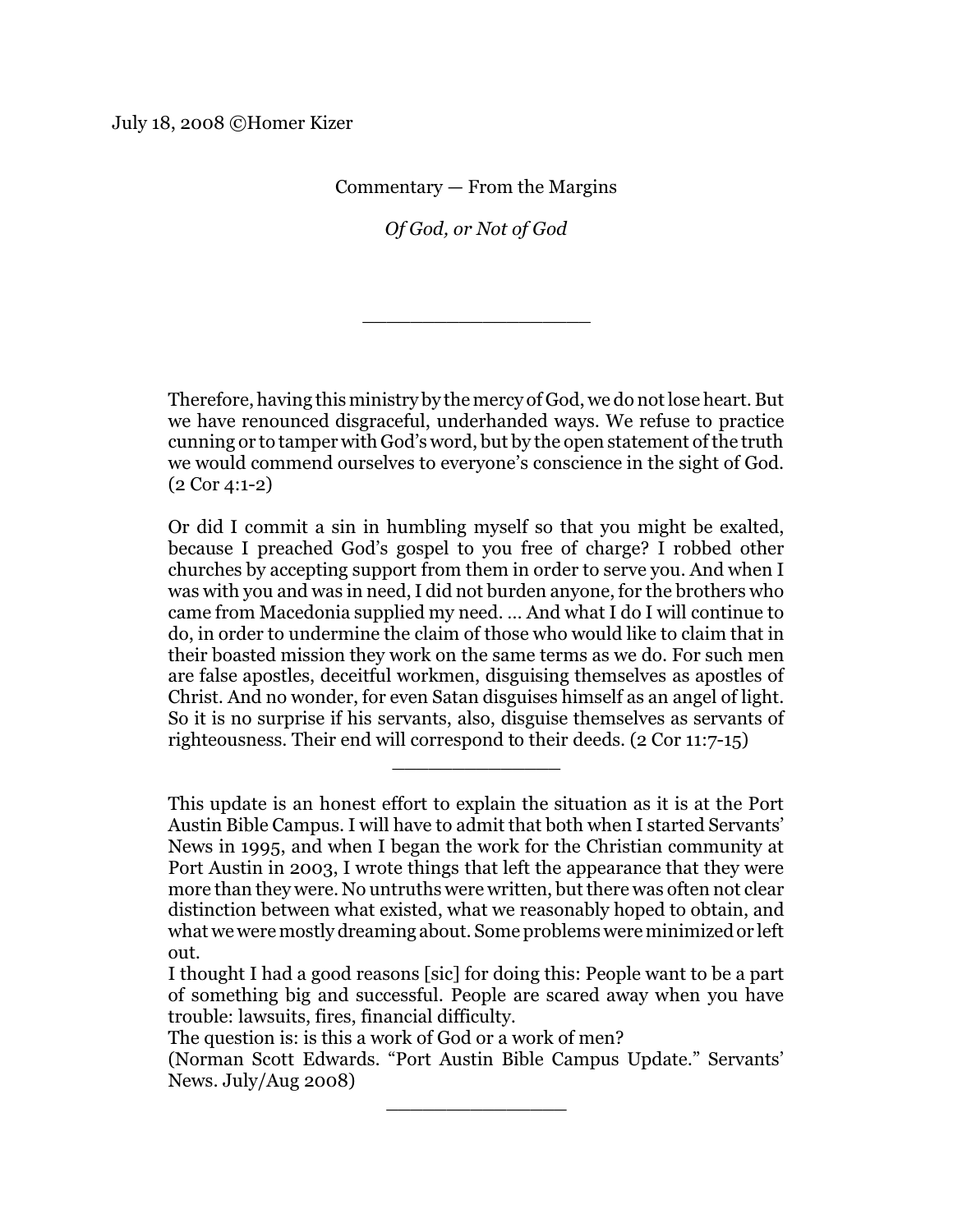The Apostle Paul wrote that "we have renounced disgraceful, underhanded ways" … where within the framework of Scripture is there a place for deceit, or for underhanded ways, or for half-truths such as Abram told Pharaoh (Gen 12:10-20)? If only a portion of the truth is told for the purpose of intentionally misleading someone, is not this partial truth a lie? Certainly this partial truth functions as a lie, and if this partial truth functions as a lie, then a lie has been told even if the mouth uttered nothing untrue. The person has lied in the same way that anger is murder (Matt 5:21-22), and lust is adultery (vv. 27-28) under the new covenant when the law moves from regulating what the hand and body does to regulating the desires of the heart and the thoughts of the mind. Thus, the "Christian" who uses half-truths or partial-truths to avoid faithfully conveying information or knowledge to another discloses that his or her heart has not been circumcised, that the person is a spiritual Samaritan who needs to earnestly seek God as a repentant King David sought God in the matter of Uriah the Hittite.

The Apostle Paul also wrote, "But now I am writing to you not to associate with anyone who bears the name of brother if he is guilty of sexual immorality or greed, or is an idolater, reviler, drunkard, or swindler—not even to eat with such a one. For what have I to do with judging outsiders? Is it not those inside the church whom you are to judge? God judges those outside. 'Purge the evil person from among you'" (1 Cor 5:11-13).

Paul places disciples under the obligation to judge those who call themselves "brothers," with the further obligation to purge the evil person from the fellowship. Before God, greed or being greedy is as heinous of an offense as is sexual immorality, about which the Jerusalem Conference rendered its ruling. Thus, swindlers—those who have put greed into practice—are as the sexually immoral; they are to be purged. And we have returned to the one who wrote "things that left the appearance that they were more than they were," with this one not making a "distinction between what existed, what we reasonably hoped to obtain, and what we were mostly dreaming about" (NSE).

Since 2004, [an on-going work of](http://thephiladelphiachurch.org/) God from Port Austin, Michigan, has taken the gospel of Christ as the Apostle Paul taught this gospel to the world, a work that is unquestioningly of God ... as Paul labored at Corinth without burdening those whom he taught the principles of Christ, this on-going Port Austin work has not burdened those whom it teaches the principles of Christ. It asks for no donations although it can lawfully receive donations. Those who labor in this ministry support themselves through the work oftheir hands. They work without ceasing, figuratively and somewhatliterally, for the output ofthose doing this ministry from Port Austin equals or exceeds in volume the work output by many larger organizations. In originality, this ministry has no peers. Although some will argue against "originality," a prophecy that has been sealed and kept secret until the time of the end will not be unsealed by repeating what earlier pundits [in the 19th or 20th Centuries] have taught, pundits who did not live in this last generation. Therefore, it isn't to these earlier teachers of Israel that endtime disciples can go for spiritual understanding.

*Of God, or Not of God* Commentary From the Margins 07-18-2008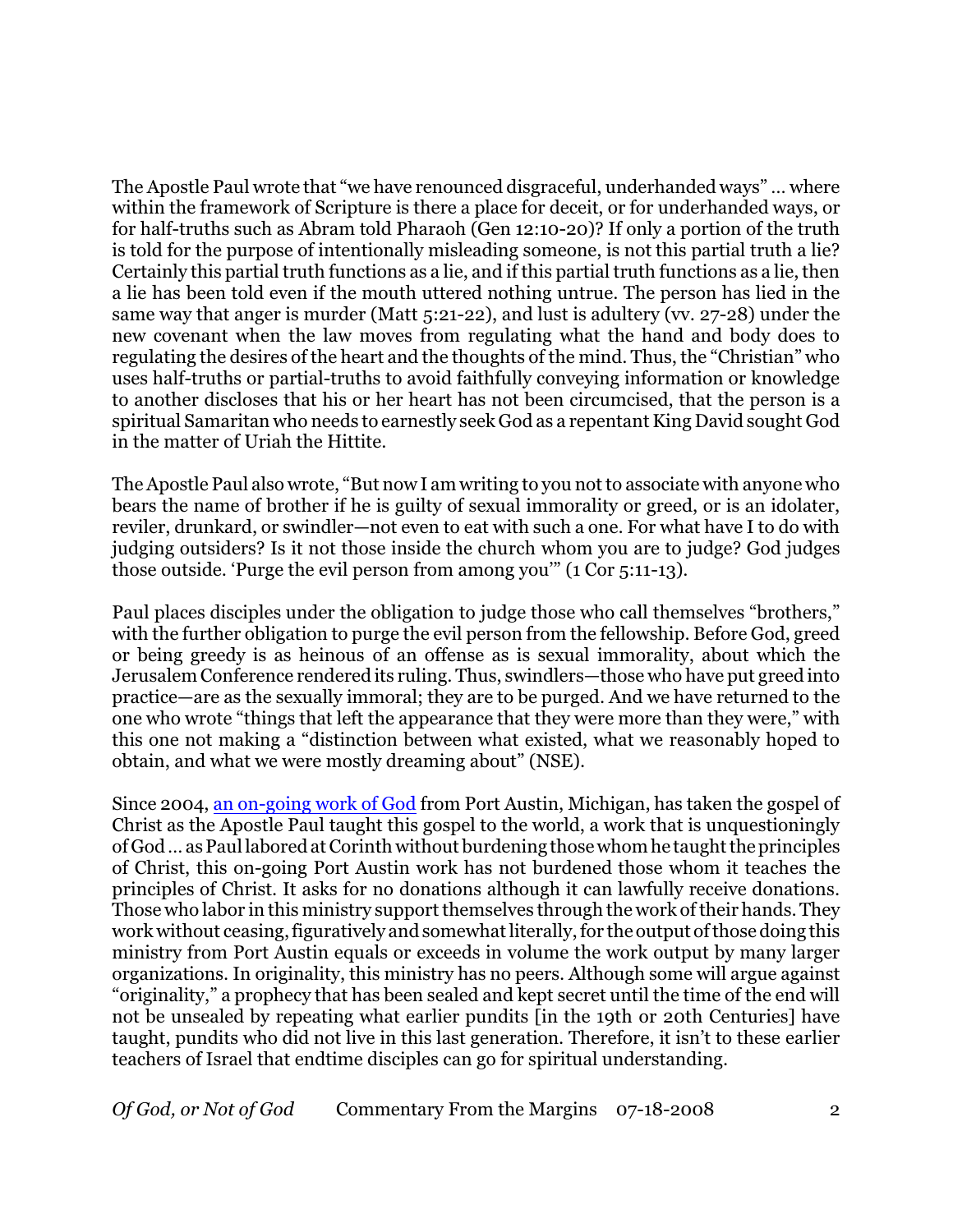This Port Austin work has grown considerably in the past four years—and it has grown without slipping its hands into the pockets of others.

However, also at Port Austin is an individual marked as one to be shunned by the Port Austin Sabbatarian Community, an individual judged to be an unrepentant swindler. This individual is a flimflam man laboring under usurped business names. He regularly asks for moneys to be sent to him so that he can continue in his "boasted mission"; he even sends out reminders to donate to his boasted ministry. But he has misrepresented how he acquired control of the property that forms the basis for his boasted ministry; he has misrepresented the status of the property, the present worth of the property, and the lawful uses to which the property can be put. And finally, four years late, he seems to have acknowledged that he has fudged the facts, distorted the obvious, and concealed from his donors the truth … yet to best all he has done before, he argues for his boasted mission being a work of God. If it were not stylistically inappropriate, I would here write, Come on, give me a break! Peddle your lies somewhere else.

Our flimflam man—Norman Scott Edwards—seems to believe that legal claims concerning his acquisition of real property on the former Air Force base have been adjudicated on their merits … they have not been!! It is possible that they never will be adjudicated on their merits, unless Edwards is so foolish as to sue me for libel, a suit I would welcome and would relish defending in court.

Of course Edwards has not admitted any wrongdoing in court for there has not been an adjudication ofthe property acquisition case on its merits: a settlement agreementis never treated as an admission of guilt even if you are the one paying the settlement to the other—and a settlement agreement was reached by Edwards with Terry Williams, who was initially reluctant to take a brother to court. Only when Williams and others here at Port Austin were absolutely convinced that Edwards was not a brother did Williams proceed with his lawsuit.

IfEdwards makes the payments to which he has agreed, he will settle Williams' suit without the issues that caused the suit to be filed ever being adjudicated on their merits. But if Edwards defaults on the settlement agreement—judging from what he writes about his finances in this latestissue of Servants' News, default seems likely—the case returns to open court and there might yet be an adjudication ofthe case based on its merits. But the entirely of the issue concerning Edwards' control of the real property that he purchased with three other men is a red herring thatleads disciples away from the central issue: are partial truths used to conceal and distort really godly behavior and the sort of behavior you would want a youthful Sabbatarian to learn?

Hopefully, your answer is, No! never! And that answer should be shouted loud enough that every other Sabbatarian in North America hears your rejection of telling partial truths to support appeals for donations.

For several years, Terry Williams has expected God to intervene by November of this year,

*Of God, or Not of God* Commentary From the Margins 07-18-2008 3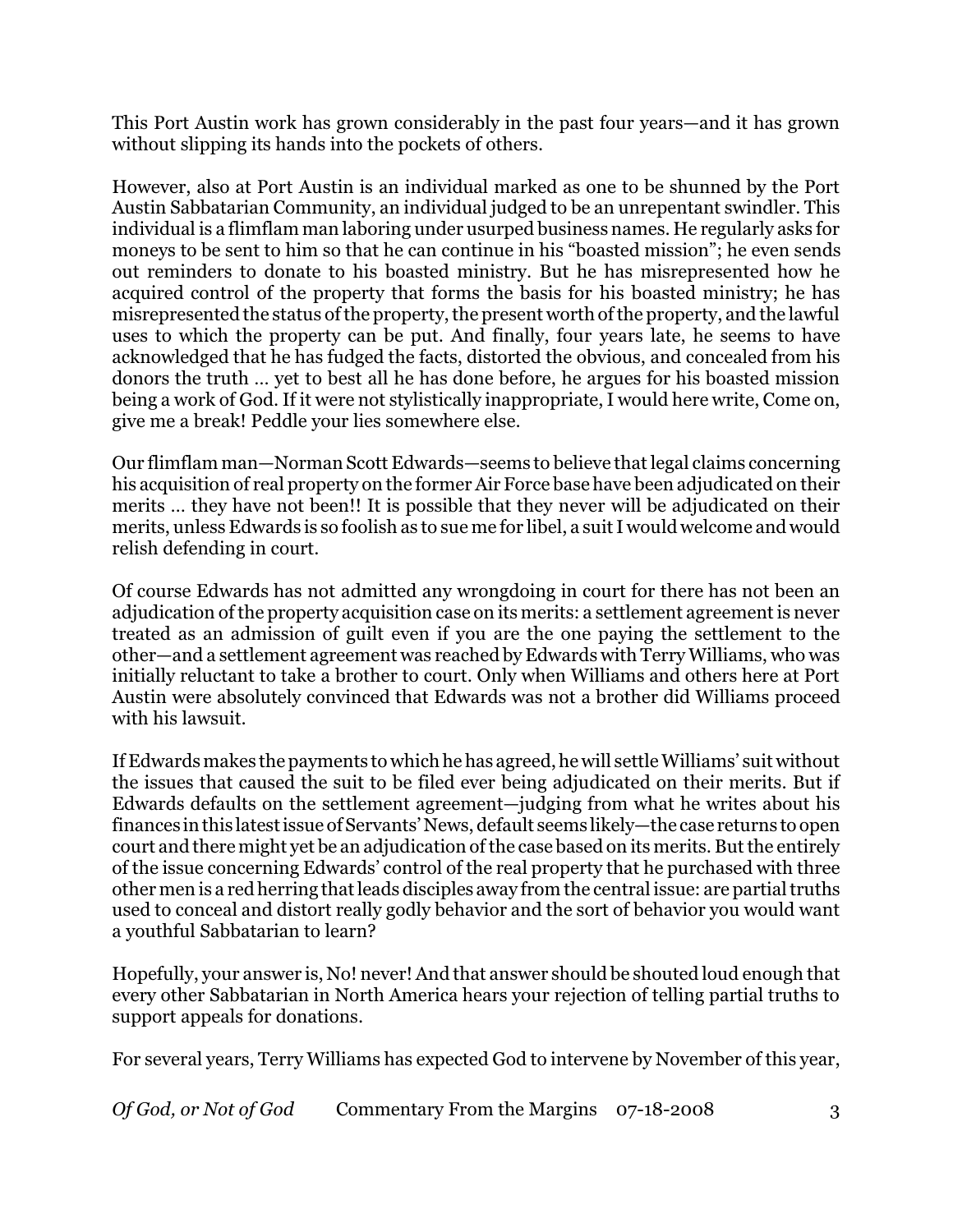intervene by removing Edwards in some fashion from the real property he stole in 2004. The biblical principle Williams cites is that of digging and dunging a tree, with repentance being the fruit sought. And perhaps with Edwards' admission that he has used partial truths to obtain donations to keep himself afloat in this current issue of Servants' News, Edwards is inching closer to repentance, approaching repentance as he might a Hydra, a many headed monster that grows back two heads for every one cut off.

Sallying forward in the whole armor of God, with the shield of faith firmly held in his left hand and the sword of the spirit in his right, Edwards circles repentance, seeking an opening so he can slay this beast that so effectively prevents his ministry from succeeding. He doesn't look to embrace repentance, but to eliminate it as an adversary, to cut off its heads, cauterizing each neck as Hercules defeated his many headed monster. Edwards writes about an adversary, little realizing that it is repentance that stands before him and life. He writes as one fearful to name his adversary, for it is his failure to embrace repentance that keeps him outside of the Port Austin Sabbatarian Community as a marked man, shunned, cut off from the worldwide ministry that continues forth from Port Austin, growing daily as part of a greater work of faith that stands on the shoulders of typology to peer into the heavenly realm.

His sword drawn back ready to strike a head from repentance, Edwards dances closer to repentance in this current issue of Servants' News than he came in the previous issue when he admitted the same thing … although the masthead states that Servants' News is published bi-monthly, six times a year, Edwards has put forth three issues in three and a half years; so even the masthead deceives. However, he would ask forgiveness of that little lie since he has been hiding from that adversary repentance, which will sooner or later devour what remains of his ministry.

Can you see him? A gladiator circling slowly on the balls of his feet, weight evenly distributed so he can quickly dart right or left, waiting for an opening, sword poised to strike—Edwards wants his readers to believe that he is finally telling the truth. Just look at how forthright he is in relaying his poverty … it seems to me that he has forgotten to mention a couple of real estate transactions that benefited him. Maybe he isn't as forthright as he protests.

Methinks the lady does protest too much—my apologies to Shakespeare, but it would seem that Edwards protests too much, decrying his poverty, but not giving forth as honest of an accounting offinances as I would demand of him before doing business again with him. Yes, I have done business with him once, and about that occasion I wrote ["An Accusation of](http://homerkizer.org/nse.html) [Deceit](http://homerkizer.org/nse.html)." I am one who found no virginity in his business practices, but found instead that his protestations of innocence masked fiscal harlotry.

It is a shame to all Sabbatarian Christians that a person such as Edwards can slither from one ministry to another, marked by two before coming to Port Austin, marked again here, but nevertheless, securing enough donations to keep himself fed and clothed. Apparently, though, he plans to leave the tip of the Thumb to those of us who work as the Apostle Paul